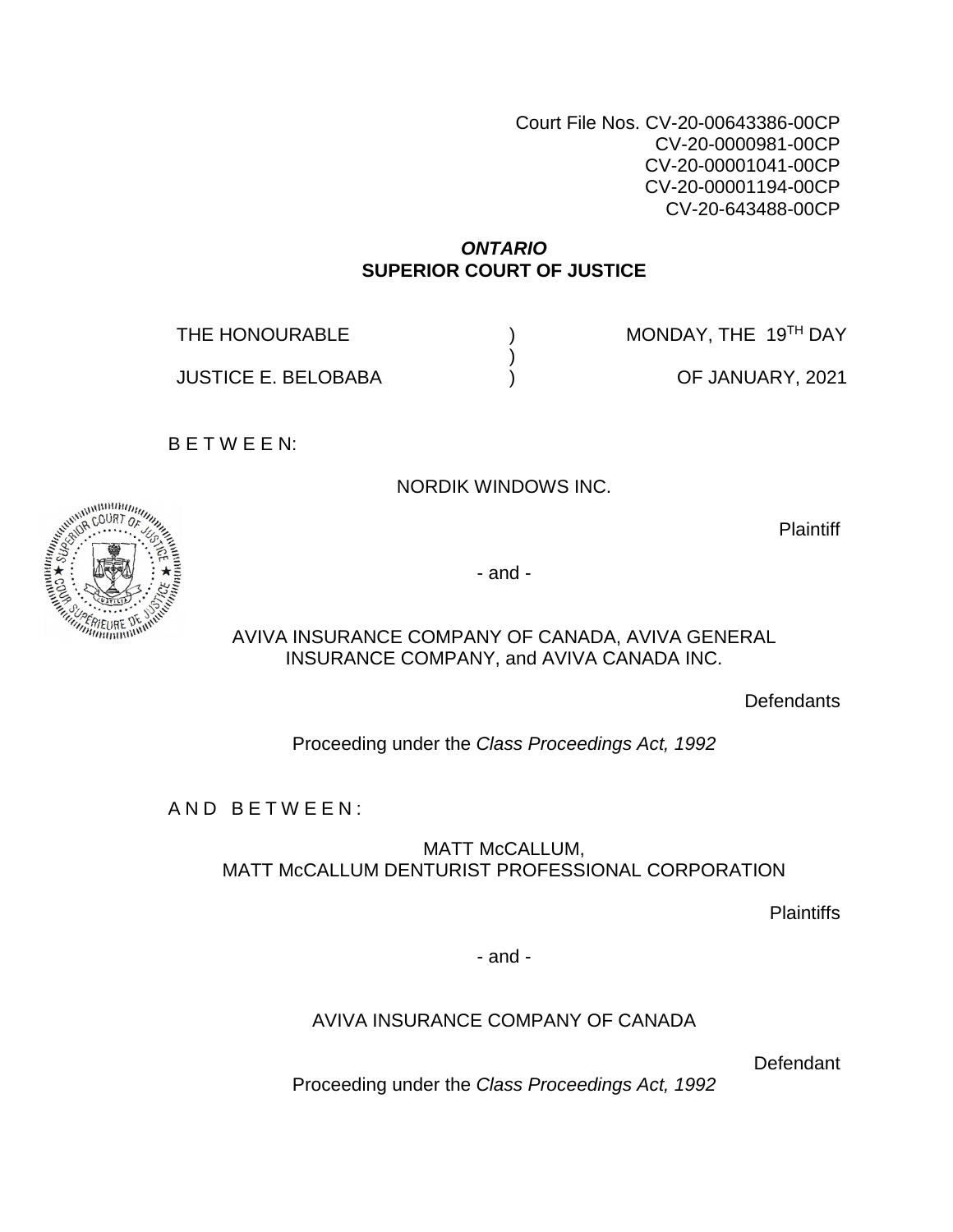AND BETWEEN:

THE ROYAL CANADIAN LEGION, VICTORY BRANCH # 317

**Plaintiff** 

- and -

## AVIVA INSURANCE COMPANY OF CANADA

**Defendant** 

Proceeding under the *Class Proceedings Act, 1992* 

AND BETWEEN:

ROSHAN HOLDINGS INC.

**Plaintiff** 

- and -

## AVIVA INSURANCE COMPANY OF CANADA

**Defendant** 

Proceeding under the *Class Proceedings Act, 1992* 

AND BETWEEN:

WORKMAN OPTOMETRY PROFESSIONAL CORPORATION, 1298928 ONTARIO LTD., THE SUIT SHOP CO. LTD., 2328867 ONTARIO INC. (o/a BOOSTER JUICE 369, BOOSTER JUICE 388, BOOSTER JUICE 375, AND BOOSTER JUICE 452), 2635774 ONTARIO INC (o/a BOOSTER JUICE 275), 2660364 ONTARIO INC (o/a BOOSTER JUICE 200), IN HARMONY DANCE STUDIO LTD, RANA TAJI OPTOMETRY PROFESSIONAL CORPORATION

**Plaintiffs** 

- and -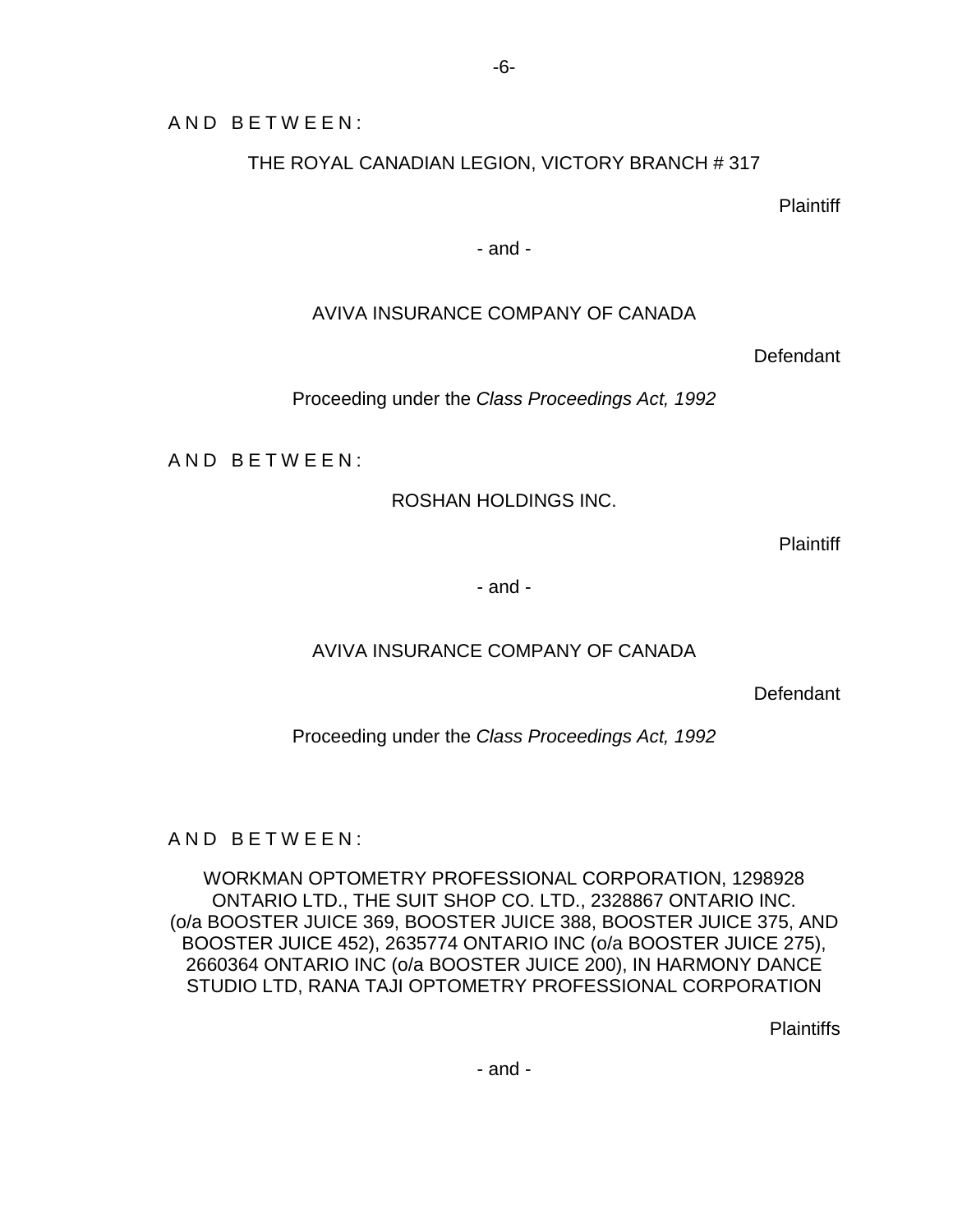AVIVA INSURANCE COMPANY OF CANADA, AVIVA GENERAL INSURANCE COMPANY, AVIVA CANADA INC., CO-OPERATORS GENERAL INSURANCE COMPANY, CONTINENTAL CASUALTY COMPANY, DESJARDINS GENERAL INSURANCE SERVICES INC., ECONOMICAL MUTUAL INSURANCE COMPANY, FEDERATED INSURANCE COMPANY OF CANADA, GORE MUTUAL INSURANCE COMPANY, INTACT INSURANCE COMPANY, LLOYD'S CANADA INC., MARC LIPMAN AS ATTORNEY-IN-FACT IN CANADA FOR LLOYD'S UNDERWRITERS, LLOYD'S UNDERWRITERS, NORTHBRIDGE GENERAL INSURANCE CORPORATION, NOVEX INSURANCE COMPANY, ROYAL & SUN ALLIANCE INSURANCE COMPANY OF CANADA, SGI CANADA INSURANCE SERVICES LTD., TRAVELERS INSURANCE COMPANY OF CANADA, THE WAWANESA MUTUAL INSURANCE COMPANY, and WYNWARD INSURANCE GROUP

Defendants

Proceeding under the *Class Proceedings Act*, *1992*

## **O R D E R**

#### **THESE MOTIONS**, made by:

- o the Plaintiff in Court File No. CV-20-00643386-00CP, Nordik Windows Inc. (the "Nordik Plaintiff");
- o the Plaintiffs in Court File No. CV-20-0000981-00CP, Matt McCallum and Matt McCallum Dentistry Professional Corporation (the "Denturist Plaintiffs");
- o the Plaintiff in Court File No. CV-20-00001041-00CP, The Royal Canada Legion, Victory Branch #317, (the "Legion Plaintiff");
- o by the Plaintiff in Court File No. CV-20-00001194-00CP, Roshan Holdings Inc. (the "Hotel Plaintiff"); and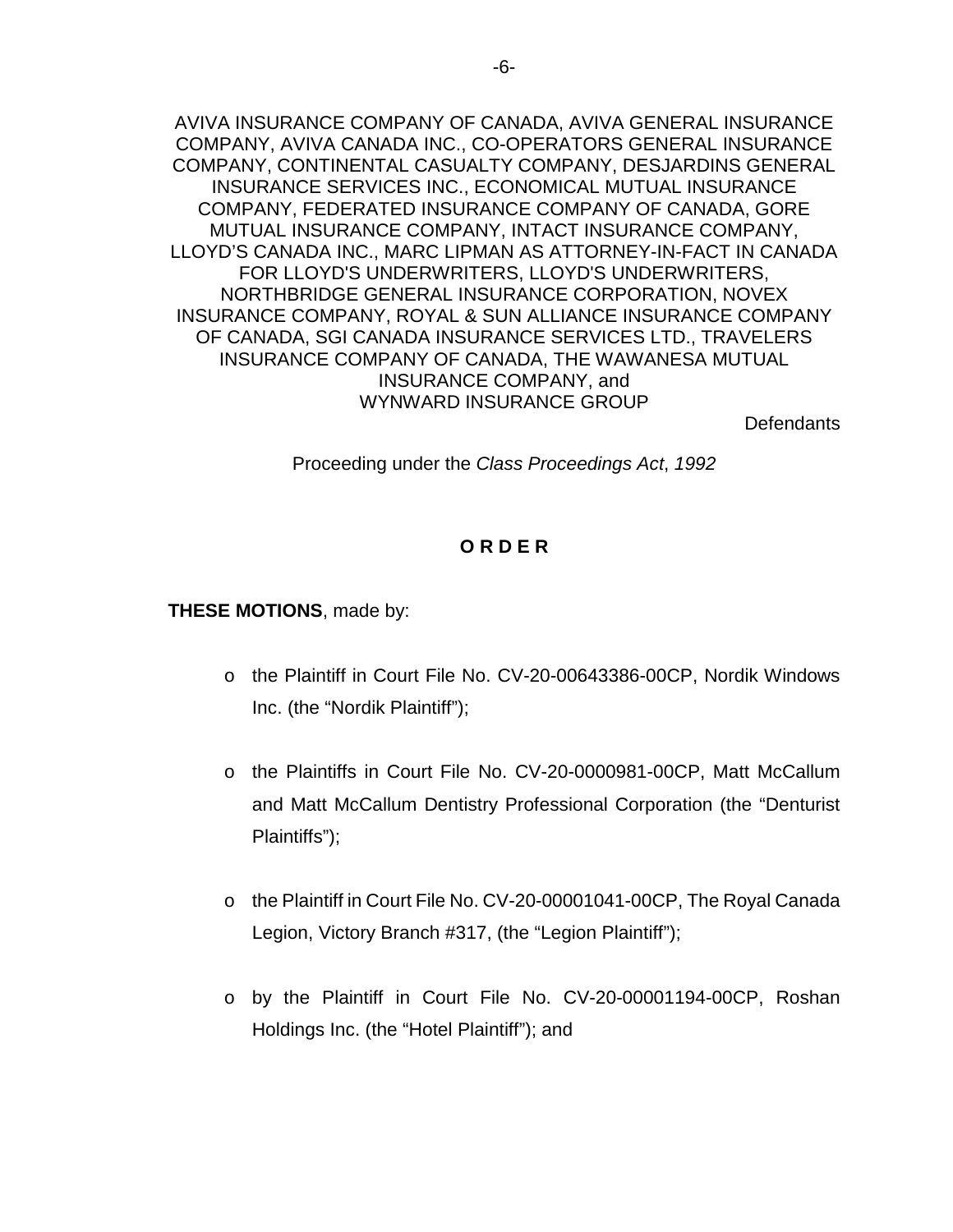o the Plaintiffs in Court File No. CV-20-643488-00CP, Workman Optometry Professional Corporation (the "Workman Plaintiffs"),

for an Order for carriage of a proposed business interruption class action against Aviva Insurance Company of Canada, Aviva General Insurance Company, and Aviva Canada Inc., was heard on Wednesday, January 6, 2021 and Friday January 15, 2021, via videoconferencing, with the decision being made this day with reasons to follow,

### **ON READING**:

- o the Motion Record and Supplementary Motion Record filed by the Nordik Plaintiff;
- o the Motion Record, Supplementary Affidavit of Peter W. Kryworuk, and Responding Motion Record filed by the Denturist Plaintiffs;
- o the Motion Record, Supplementary Affidavit of Peter W. Kryworuk, and Responding Motion Record filed by the Legion Plaintiff;
- o the Motion Record, Supplementary Affidavit of Peter W. Kryworuk, and Responding Motion Record filed by the Hotel Plaintiff;
- o the Motion Record, Supplemental Motion Record, and Responding Motion Record filed by the Workman Plaintiffs;
- $\circ$  the facta and authorities filed by the Nordik Plaintiff, Denturist Plaintiffs, Legion Plaintiff, Hotel Plaintiff, Workman Plaintiffs, and Aviva Insurance Company of Canada, Aviva General Insurance Company, and Aviva Canada Inc., regarding these motions; and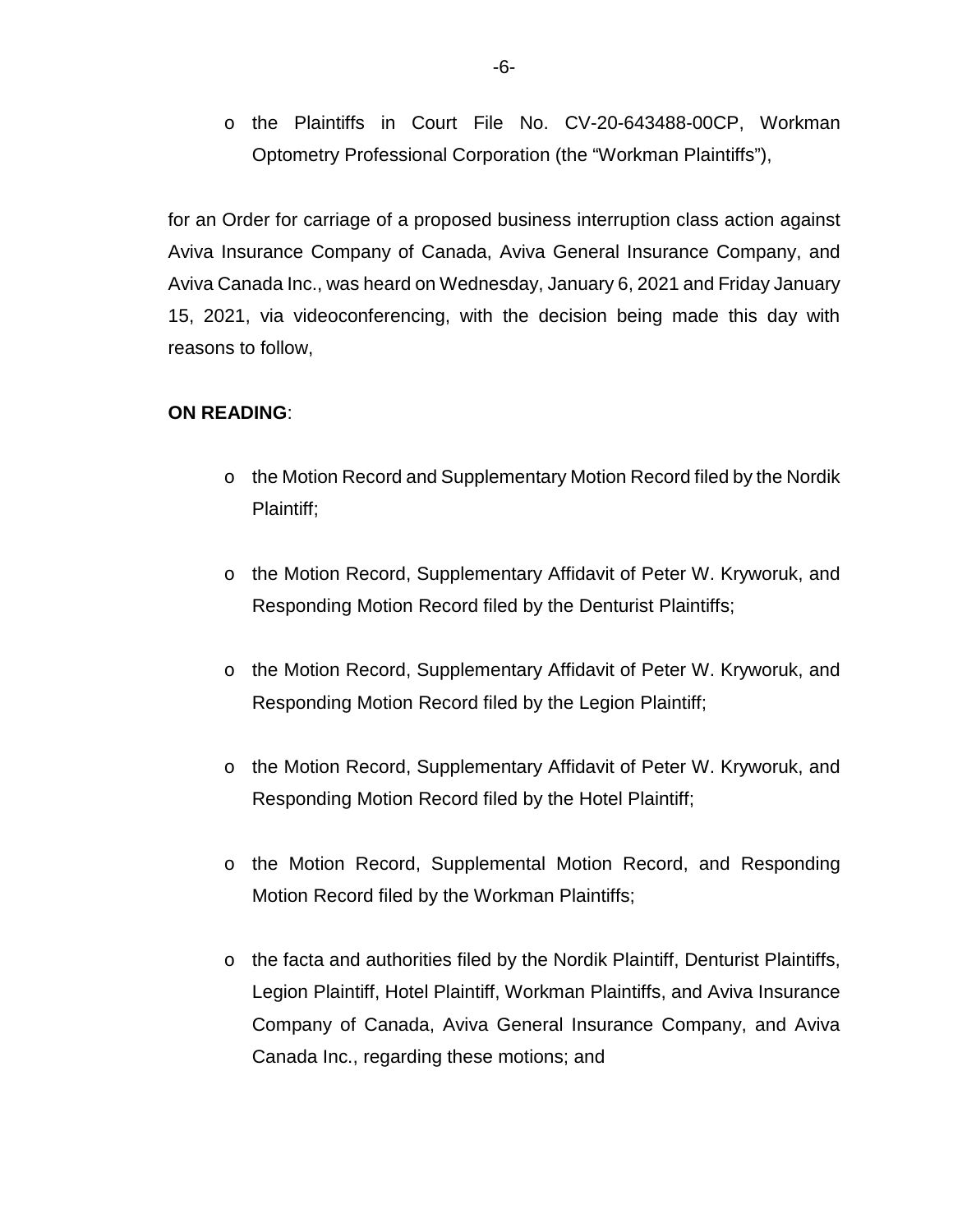$\circ$  the additional written submissions of counsel for the moving plaintiffs and the defendants Aviva Insurance Company of Canada, Aviva General Insurance Company, Aviva Canada Inc. Gore Mutual Insurance Company and Continental Casualty Company provided to the Court in correspondence with the Court.

**AND ON HEARING** the submissions of counsel for the moving parties and counsel for Aviva Insurance Company of Canada, Aviva General Insurance Company, and Aviva Canada Inc.,

1. **THIS COURT ORDERS** that carriage for the proposed business interruption class action against Aviva Insurance Company of Canada, Aviva General Insurance Company, and Aviva Canada Inc., is granted to the Nordik Plaintiff of Court File No. CV-20-00643386-00CP (the "Nordik Action") subject to paragraphs  $2 - 7$ .

2. **THIS COURT ORDERS** that carriage of the claims brought in Court File No. CV-20-0000981-00CP (the "Denturists Action") is granted to the Denturist Plaintiffs.

3. **THIS COURT ORDERS** that carriage of the claims brought in No. CV-20-00001041-00CP (the "Legions Action") is granted to the Legion Plaintiff.

4. **THIS COURT ORDERS** that the Nordik Action is stayed to the extent that it asserts claims of behalf of the proposed class members in the Denturists Action who are owners of insurance policies issued by Aviva pursuant to the Denturists Program (as defined in the Denturists Action).

5. **THIS COURT ORDERS** that the Nordik Action is stayed to the extent that it asserts claims of behalf of the proposed class members in the Legion Action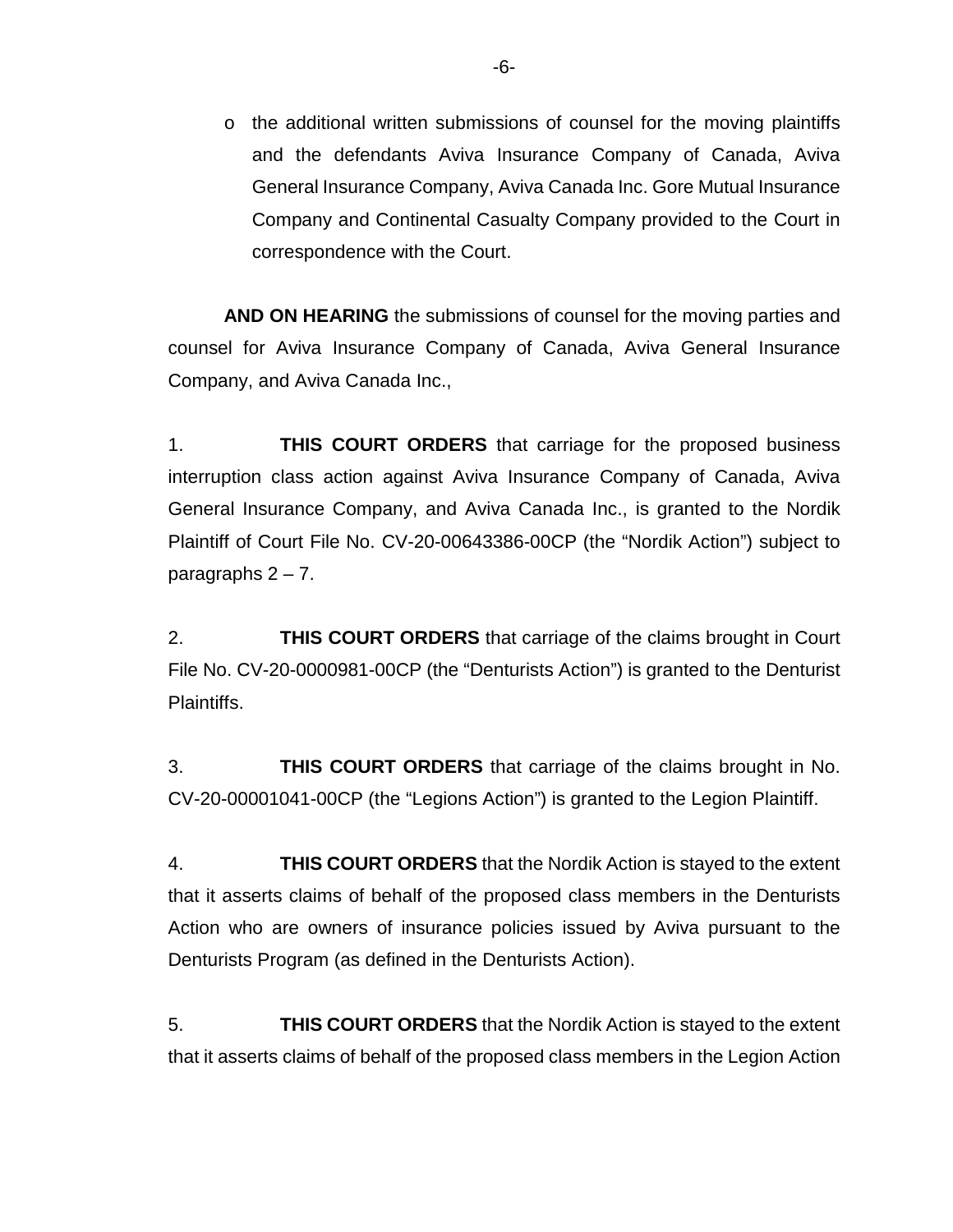who are owners of insurance policies issued by Aviva pursuant to the Legions Program (as defined in the Legions Action).

6. **THIS COURT ORDERS** that the action in Court File No. CV-20- 00001194-00CP, (the "Hotels Action") is stayed as a class proceeding, with the result being that the claims brought on behalf of the proposed class members in the Hotels Action will be advanced in the Nordik Action.

7. **THIS COURT ORDERS** that the action in Court File No. CV-20- 643488-00CP (the "Workman Action") is stayed to the extent that it asserts claims against Aviva Insurance Company of Canada, Aviva General Insurance, and Aviva Canada Inc., on behalf of members of the classes in the Nordik Action, the Denturists Action, or the Legions Action.

8. **THIS COURT ORDERS** that Thomson, Rogers, Lax O'Sullivan Lisus Gottlieb LLP, and Miller Thomson LLP (the "Nordik Consortium") are appointed as Class Counsel in the Nordik Action.

9. **THIS COURT ORDERS** that Lerners LLP is appointed as Class Counsel in the Denturists Action and the Legions Action.

10. **THIS COURT ORDERS** that Koskie Minsky LLP and Merchant Law Group LLP are appointed as Class Counsel in the Workman Action.

11. **THIS COURT DECLARES** that no other class proceedings may be commenced on Ontario in relation to the subject matter of the Nordik Action, the Legions Action, the Denturists Action, or the Workman Action without leave of the Court.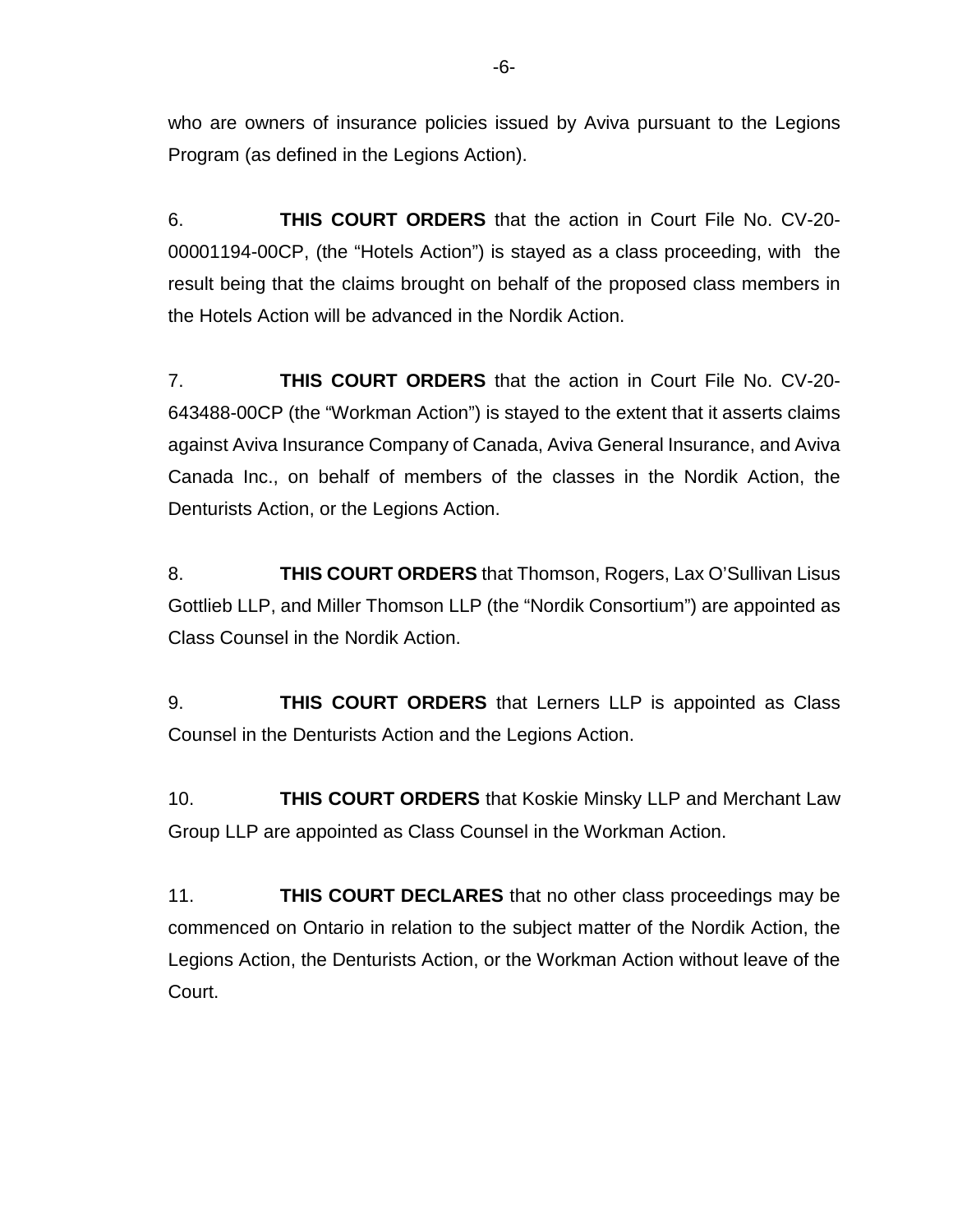12. **THIS COURT DECLARES** that any other class proceedings filed in Ontario in relation to the subject matter of the Nordik Action, the Legions Action, the Denturists Action or the Workman Action are stayed.

# **Signed:** *Justice Edward P. Belobaba*

Notwithstanding Rule 59.05, this Judgment [Order] is effective from the date it is made, and is enforceable without any need for entry and filing. In accordance with Rules 77.07(6) and 1.04, no formal Judgment [Order] need be entered and filed unless an appeal or a motion for leave to appeal is brought to an appellate court. Any party to this Judgment [Order] may nonetheless submit a formal Judgment [Order] for original signing, entry and filing when the Court returns to regular operations.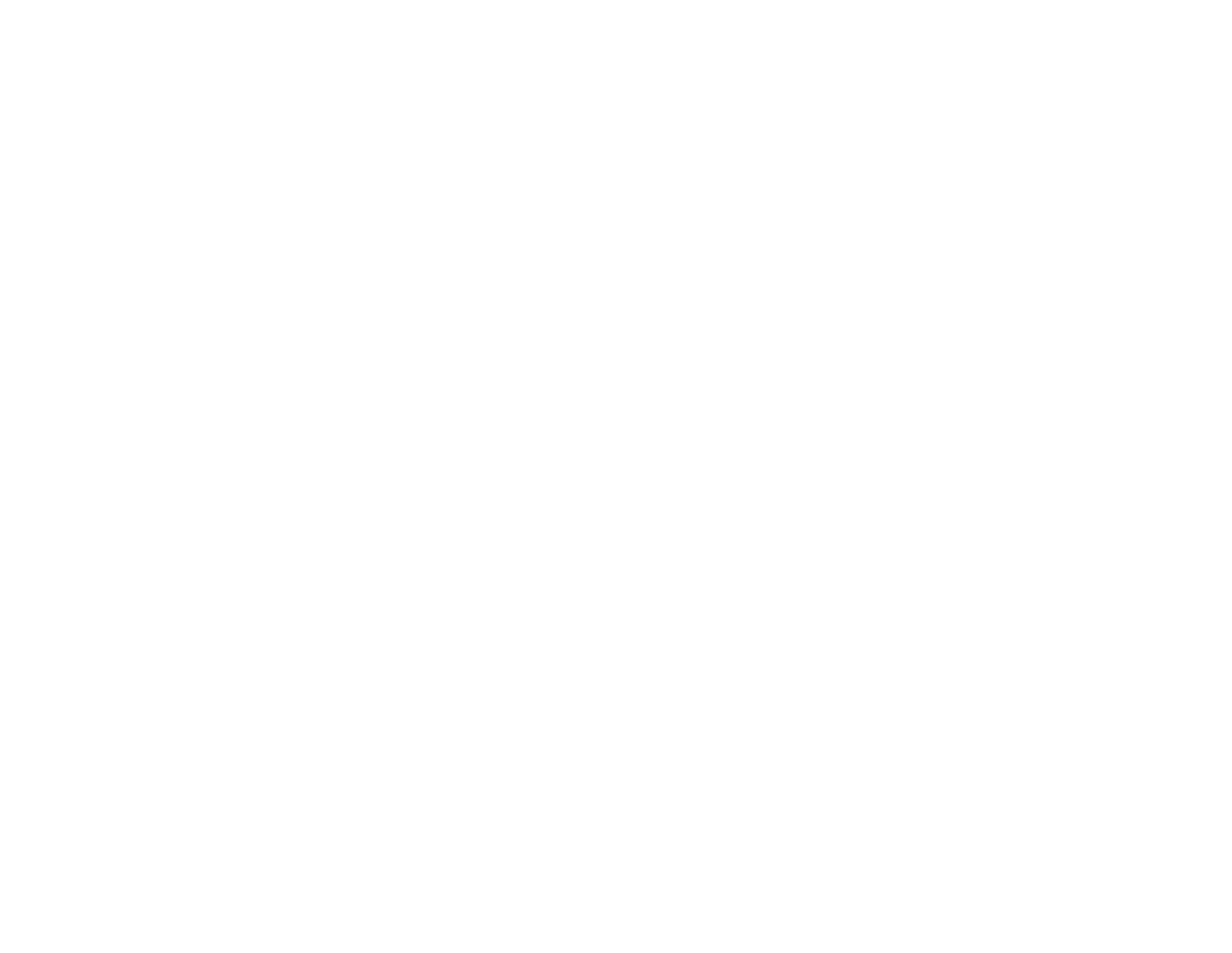Court File Nos. CV-20-00643386-00CP CV-20-0000981-00CP CV-20-00001041-00CP CV-20-00001194-00CP CV-20-643488-00CP

## *ONTARIO*  **SUPERIOR COURT OF JUSTICE**

Proceeding Commenced at Toronto under the *Class Proceedings Act,* 1992

## **O R D E R**

**THOMSON, ROGERS**  Barristers and Solicitors

**L. CRAIG BROWN (LSO No. 20151Q) ROBERT BEN (LSO No. 48002Q) STEPHEN BIRMAN (LSO No. 55164F) AVA N. WILLIAMS (LSO No. 77865N)**  Tel Nol. 416-868-3100

**LAX O'SULLIVAN LISUS GOTTLIEB**  Barristers and Solicitors

**CRAWFORD SMITH (LSO No. 42131S) RAHOOL AGARWAL (LSO No. 54528I) MATTHEW LAW (LSO No. 59856A) COLE PIZZO (LSO No. 80453U)**  Tel.: 416-598-1744

**MILLER THOMSON LLP** 

**MARK R. FREDERICK (LSO No. 28418B) CHRIS T.J. BLOM (LSO No.27213H)**  Tel.: 416-595-8500